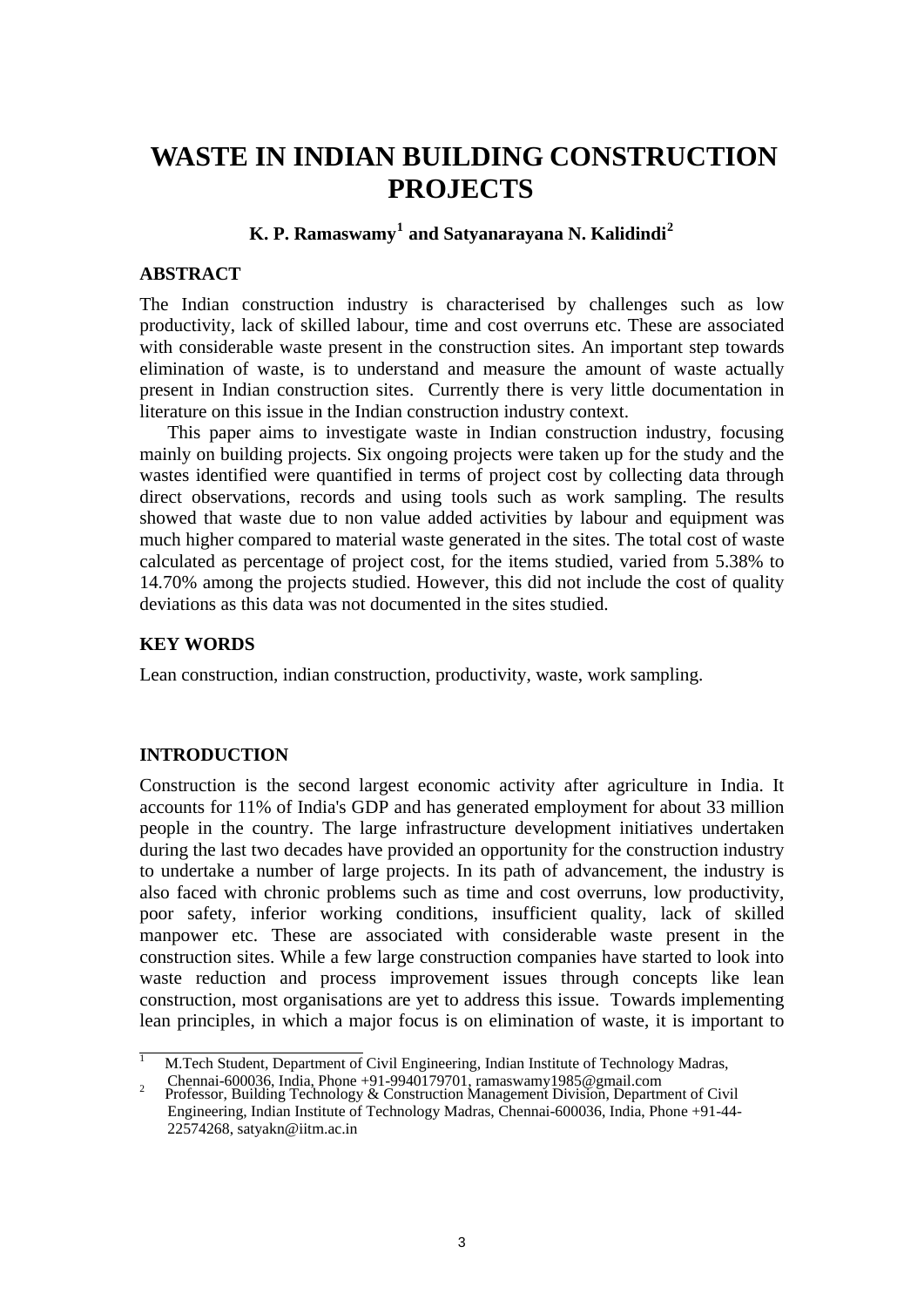understand and quantify the amount of waste actually present in Indian construction sites. However, there have been hardly any research findings published in the Indian context on the incidence of waste in the construction industry. In general, project managers tend to conceptualise "waste" as physical construction waste rather than a more generic conception of the term that will include both the incidence of material losses as well as the execution of unnecessary work by resources that generate additional costs but do not add value to the product (Koskela 1992). Formoso et al. (2002) stressed the need to consider a broader view of waste that includes not only material waste, but also waste related to resources such as labour and equipment.

This paper attempts to investigate the incidence of waste in Indian construction industry, focusing mainly on residential and commercial building projects. A methodology has been developed for quantifying waste categories identified such as material scrap waste, excess inventory, rework, waiting, idle, transportation, excess processing, and excess movement. Six ongoing building construction projects were taken up for the study and the wastes identified were quantified in terms of project cost by collecting data through direct observations, records and using tools such as work sampling and quality tracking system. This paper presents some of the preliminary data collected and the analysis.

## **REVIEW OF LITERATURE**

In the lean production paradigm, the concept of waste is directly associated with the use of resources that do not add value to the final product. This means that there are two approaches for improving the processes. One is to improve the efficiency of value-adding activities and the other is to eliminate waste by removing non-valueadding activities. Ohno (1988) presents seven categories of waste that were identified in the Toyota production system: (1) unnecessary movement of people (2) waiting by employees (3) defects in products; (4) overproduction of goods; (5) inventories of goods; (6) unnecessary processing; and (7) unnecessary transport of goods. Considering also the material waste in construction industry, waste should be understood as any inefficiency that results in the use of materials, equipment, labour, or capital in larger quantities than those considered as necessary in the production of a building. Thus waste includes both the incidence of material losses and the execution of unnecessary works, which generate additional costs but do not add value to the product (Koskela 1992).

Measuring waste is an effective way to assess the performance of production systems but very few research studies have been conducted to observe all wastes in a construction process. However, studies from various countries in which different aspects of waste have been quantified, give an indication of the order of magnitude of non value adding activities in construction. Research by Koskela (1992) in USA revealed that cost of non-conformance constitutes 12% of project costs. Burati et al. (1992) collected quality deviation data from nine fast-track industrial construction projects. Analyses of the data indicate that deviations on the projects accounted for an average of 12.4% of the total project costs.

The previous studies in other countries regarding the material waste, as quoted by Formoso et al. (2002) are mentioned below. Skoyles (1976) conducted a study of material waste in UK and the amount of waste measured varied from 2-15% in weight in relation to amount of materials defined by design. Bossink and Brouwers (1996)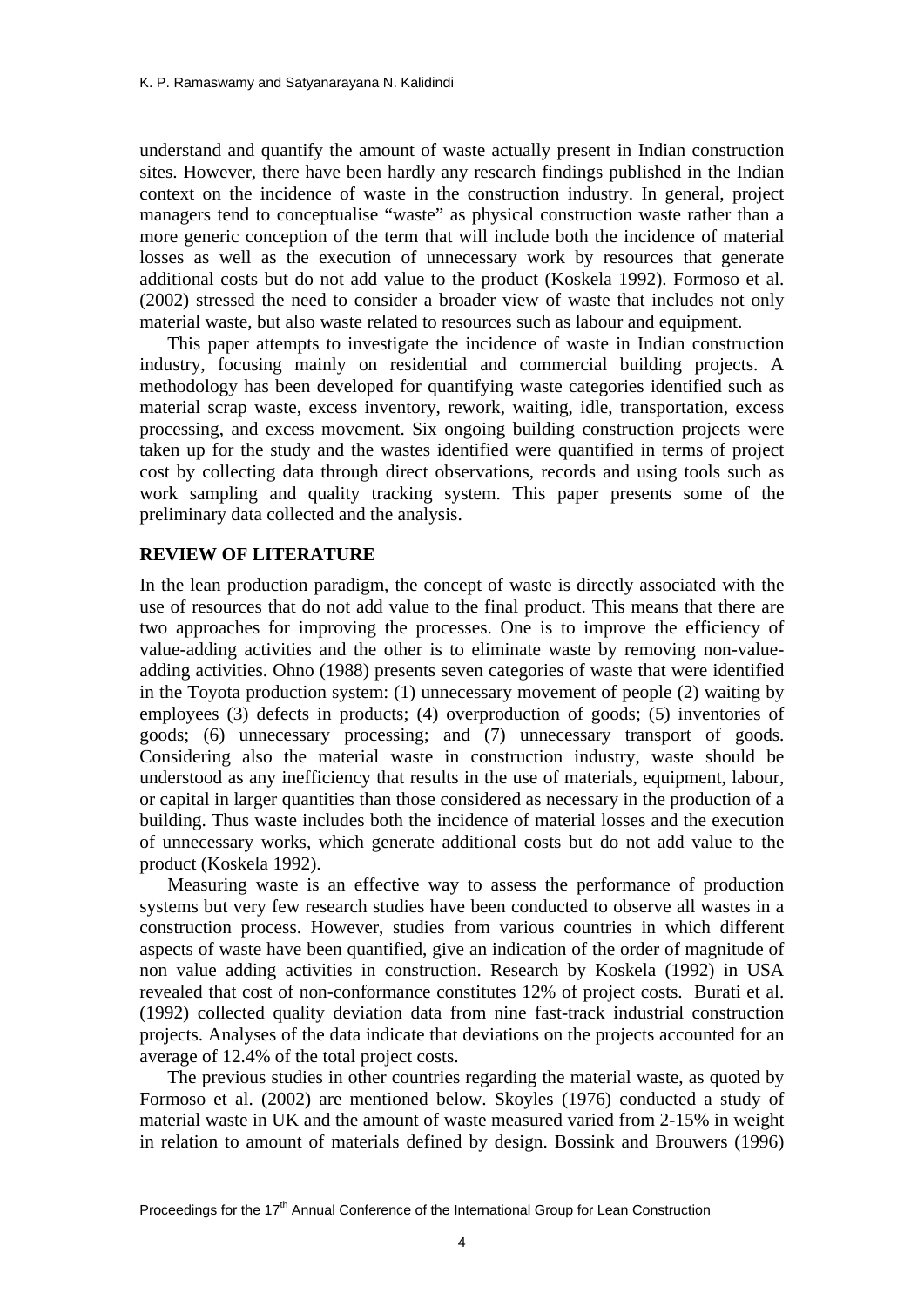measured material waste in The Netherlands as 1-10% of weight of purchased amount of materials.

Formoso et al. (2002) measured the waste of materials in building projects in Brazil and identified root causes. They did two empirical studies in Brazil in 1992- 1993 and 1996-1998. In the first study, the cost of waste was estimated to be 8% of total cost, ranging from 5.1%-11.6% among the sites studied. The second study also showed results of almost same level of magnitude as observed in previous one. They analysed sources of waste and indicated that a large proportion of waste occurs because flow activities, such as material delivery, inventories, and internal transportation and handling, are often neglected by site management.

Polat et al. (2006) presented an economic comparison of on-site and off-site fabrication practices of rebar by means of a simulation model. They defined inventory cost in terms of financial cost, storage cost and handling cost. Garas et al. (2001) addressed the incidence of material waste in the Egyptian Construction Industry by means of a waste diagnostic survey. Timber frameworks with an average waste of 13% and sand with an average 9% showed the highest percentages of waste among all materials studied. While other materials such as reinforcing steel with an average 5%, cement 5%, and concrete 4% were within the acceptable rates.

Quality costs is perhaps a relatively more researched area. A quality performance tracking system (QPTS) has been developed by Davis et al. (1989) to systematically collect and classify costs of quality. A quality performance management system (QPMS) to track quality performance efforts in industrial projects has been presented by Ledbetter (1994). Love and Irani (2002) developed a prototype Project Management Quality Cost System (PROMQACS) to determine quality costs in construction projects.

Considerable work has been carried out in using work sampling technique to predict labour productivity. Thomas et al. (1984) presented theoretical aspects to evaluate the adequacy of work sampling as a surrogate productivity measure. But very little attention has been paid to use the tool to evaluate the inefficiency of labour performance.

## **QUANTIFICATION OF WASTE**

#### **WASTE CLASSIFICATION**

Implementation of Lean Construction concepts in construction sites can be effective if one knows the extent of waste present in each category so that appropriate importance can be given and improvements be made to reduce the impact due to it. But very few studies have been conducted to quantify all types of waste in construction. Hence an attempt has been made to quantify significant waste categories identified based on literature review and pilot studies carried out. As a first step for the quantification purpose, waste in construction has been classified as shown in Figure 1. The classification has been arrived at based on the waste definition given by Ohno (1988) and Koskela (1992). Material waste includes scrap waste generated in the sites and waste due to excess inventory being kept in stores. In Quality costs, only cost due to rework in construction was considered for quantification. Inefficiencies in utilisation of labour and equipment were further categorised into non value adding activities such as waiting, idle, transportation, excess processing and excess movement.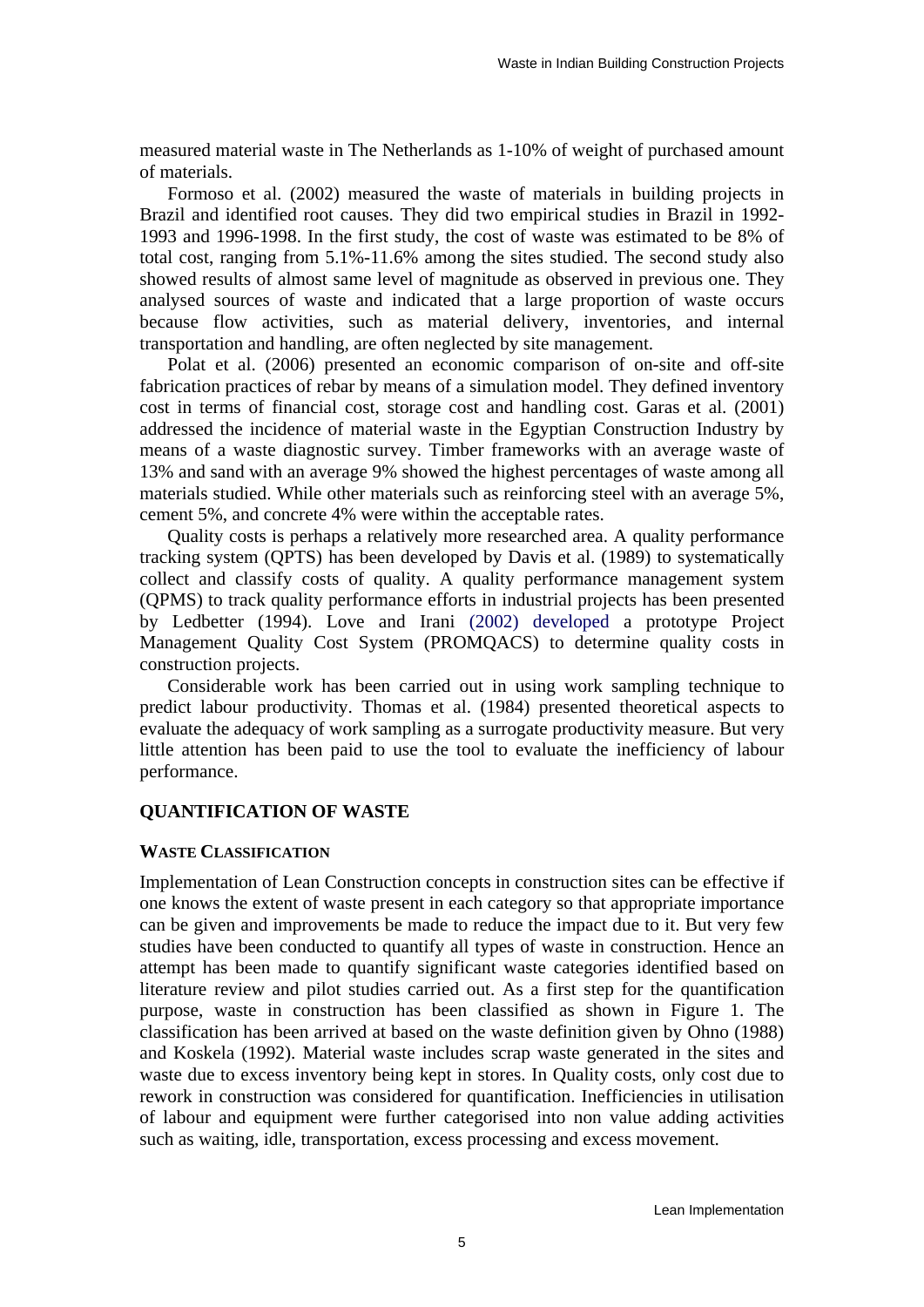

Figure 1: Construction Waste Classification

#### **METHODOLOGY**

The methodology used for quantifying different types of waste is shown in Table 1 and is explained in detail in the following sections.

|  | Table 1: Methodology Used for Quantification of Waste |  |  |  |
|--|-------------------------------------------------------|--|--|--|
|--|-------------------------------------------------------|--|--|--|

| <b>Type of waste</b>    | Methodology used for quantification   |
|-------------------------|---------------------------------------|
| Material Scrap Waste    | Reconciliation data                   |
| <b>Excess Inventory</b> | Records maintained in stores          |
| Rework                  | Quality performance management system |
| Labour Inefficiency     | Work sampling                         |
| Equipment Inefficiency  | Equipment utilisation sampling        |

## **MATERIAL WASTE**

Data regarding material scrap waste was obtained from reconciliation data and other documents maintained by planning engineers in the site. Equation (1) gives the material scrap waste as percentage of theoretical quantity of material. Cost of material scrap waste for a particular site was obtained by equation (2).

$$
Material scrap waste, Wi (%) = \frac{(Mactual - Mtheoretical)}{Mtheoretical} x 100
$$
 (1)

Cost of material scrap waste = 
$$
\sum_{i=1}^{k} \frac{W_i T_i C_i}{100}
$$
 (2)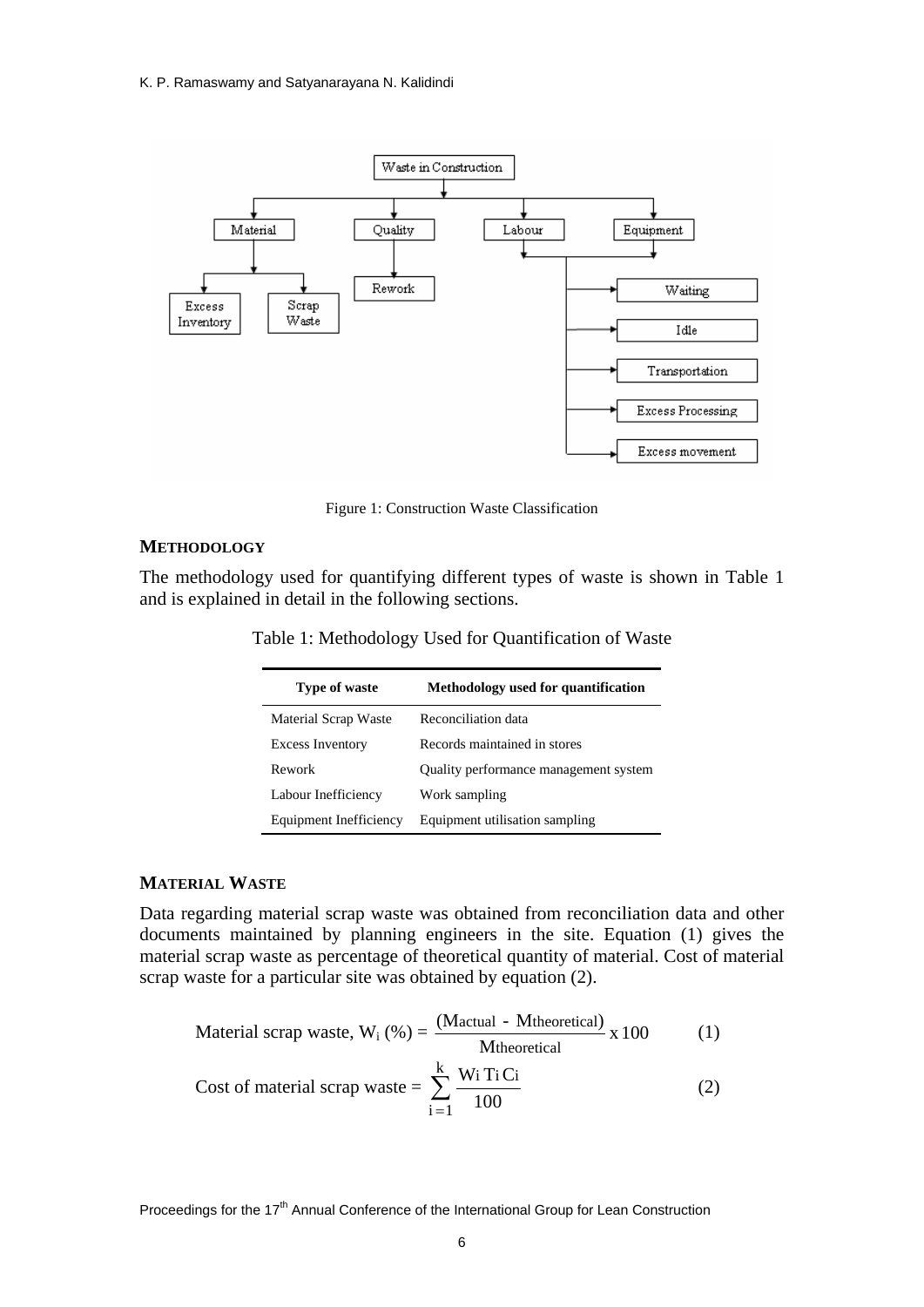where,

|                           | $=$ $-$  | Unit price of material i                              |
|---------------------------|----------|-------------------------------------------------------|
| k                         |          | Number of materials for which data was collected      |
| $M_{\text{actual}}$       | $=$      | Actual quantity of material consumed                  |
| $M_{\text{theoretical}}$  | $\equiv$ | Theoretical quantity of material consumed             |
| $T_i$                     |          | Total quantity of material i required for the project |
| $\mathrm{W}_{\mathrm{i}}$ | $=$      | Scrap waste for the material i                        |
|                           |          |                                                       |

Data regarding excess inventory was obtained from data maintained in stores and based on discussion with stores in-charge. Quantity of excess inventory was calculated by equation (3) and it was assumed that demand for material is almost constant throughout the project duration. Safety stock is a term which was included in the calculation of excess inventory to take care of factors such as variability in the lead time of materials and the variability in the usage or demand of materials. In order to simplify the calculations, approximate value for the same was obtained based on the judgment and experience of stores in-charge and planning managers. Cost due to excess inventory was obtained from equation (4) as the sum of financial cost, storage cost and handling cost. When a material is purchased before it is needed, the inventory is carried in storage with a financing cost and was obtained from equation (5). Storage cost obtained from equation (6) consists of the rental cost of the storage area. Handling cost obtained from equation (7) is the cost of moving the material from the trucks to the storage area.

Quantity of excess inventory,  $Q_i = I_i - (t_{ni} D_i) - S_i$  (3) Cost of Excess Inventory

$$
= Financial cost + Storage cost + Handling cost \tag{4}
$$

Financial cost, 
$$
A_f
$$
 =  $D_y \sum_{i=1}^{k} Q_i C_i N_i [(1 + i_R)^{t_i} - 1]$  (5)

Storage cost,  $A_s$  =  $D_y \sum_{i=1}^{k} R_i A_i$  (6)  $i=1$  $R_i A_i$ 

Handling cost,  $A_h$  =

$$
D_{y} \sum_{i=1}^{k} \frac{Q_{i} W N_{i}}{P_{h}}
$$
 (7)

where,

| $\rm A_i$                 | $=$      | Area of storage of excess inventory of material i               |
|---------------------------|----------|-----------------------------------------------------------------|
|                           |          |                                                                 |
| $D_i$                     | $\equiv$ | Average demand for the material i per day                       |
| $\rm D_{y}$               | $\equiv$ | Project duration in years                                       |
| $\mathbf{I}_{\mathbf{i}}$ | $=$      | Average ordered quantity of material i                          |
| i <sub>R</sub>            | $=$      | Interest rate                                                   |
| $N_i$                     | $\equiv$ | Number of orders made for material i per year                   |
| P <sub>h</sub>            | $\equiv$ | Daily productivity of crew involved in handling material        |
| $Q_i$                     | $\equiv$ | Quantity of excess inventory of material i                      |
| $\rm R_i$                 | $\equiv$ | Annual rent for the area                                        |
| $S_i$                     | $\equiv$ | Safety stock quantity of material i                             |
| ti                        | $\equiv$ | Time period for which material i is purchased before than it is |
|                           |          | required (approximated as $Q_i/D_i$ )                           |
| $\rm t_{\rm pi}$          | $\equiv$ | Average time taken to procure material i                        |
| W                         |          | Average daily wage of workers                                   |
|                           |          |                                                                 |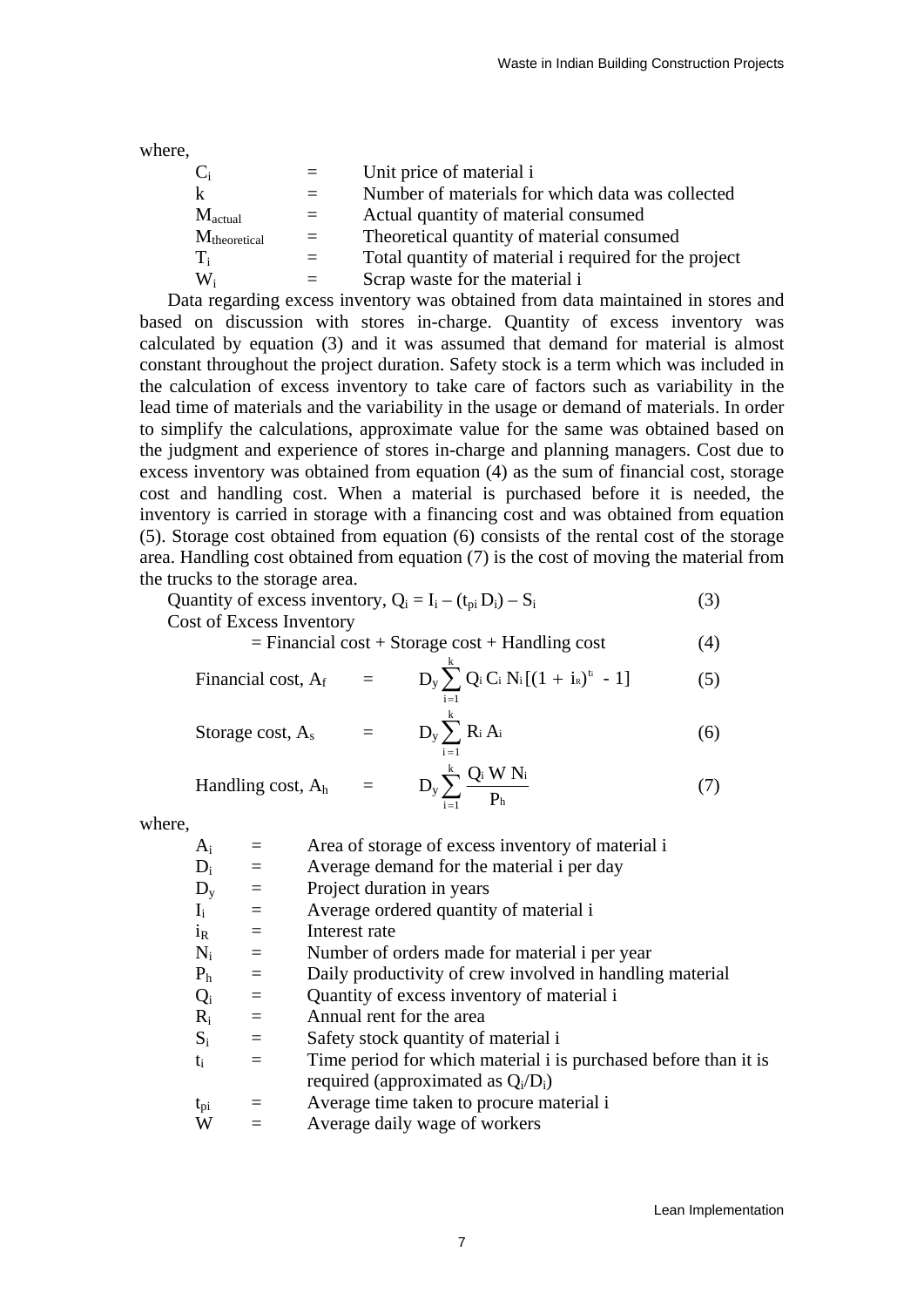#### **REWORK IN CONSTRUCTION**

A framework for the quantification of cost of rework has been developed in which rework in construction process was further categorised into change, error, omission and damage and an attempt has been made to track rework costs.

#### **LABOUR INEFFICIENCY**

Inefficiency of labour was evaluated using work sampling. Random work samplings of significant activities were carried out for a period of 5-7 days by taking videos, at each of the construction sites studied. A total of 12 predefined categories were used for the sampling. All the activities were classified either into Value adding (VA), Non value adding but required (NVAR) or Non value adding (NVA). Videos taken were further analysed to find the percentage time spent by workers in each category. A total of 400 observations were made from the video for each activity by assuming a confidence level of 95%, category proportion of 50% and absolute accuracy of 5% according to equation (8) given below.

$$
N_{obs} = \frac{4 p (1 - p)}{s^2}
$$
 (8)

where,

| $N_{obs}$    | $=$ | Minimum number of observations required              |
|--------------|-----|------------------------------------------------------|
| <sup>p</sup> | $=$ | Percentage occurrence of the activity being measured |
|              |     | Degree of accuracy desired                           |
|              |     |                                                      |

Only significant and critical activities were monitored. Average non value adding time in percentage was then calculated and the cost of inefficiency of labour was obtained from equation (9) given below.

Cost of labour inefficiency = 
$$
\frac{T1 \text{ Ni Dd W}}{100}
$$
 (9)

where,

| $\mathrm{D}_{\mathrm{d}}$ | $=$ | Project duration in days                       |
|---------------------------|-----|------------------------------------------------|
| $\rm N_{1}$               | $=$ | Average number of labourers per day            |
| $\rm T_1$                 | $=$ | Average non value adding time of labourer in % |
| W                         | $=$ | Average daily wage of labourer                 |
|                           |     |                                                |

#### **EQUIPMENT INEFFICIENCY**

Similar to the labour work sampling, equipment utilisation sampling was used to find the inefficiency of equipment. Average non value added time for equipment was calculated based on the data collected for major equipment used in the site. The cost of equipment inefficiency was calculated from equation (10) given below.

$$
T_e D_m \left(\sum_{j=1}^{q} H_j\right)
$$
  
Cost of equipment inefficiency = 
$$
\frac{1}{100}
$$
 (10)

where,

| $\rm D_m$ | $=$ | Project duration in months                             |
|-----------|-----|--------------------------------------------------------|
| $H_i$     | $=$ | Average internal hire charge of equipment j (Rs/month) |
| a         |     | Total number of equipment used in the site             |
| $\rm T_e$ | $=$ | Average non value adding time of equipment in %        |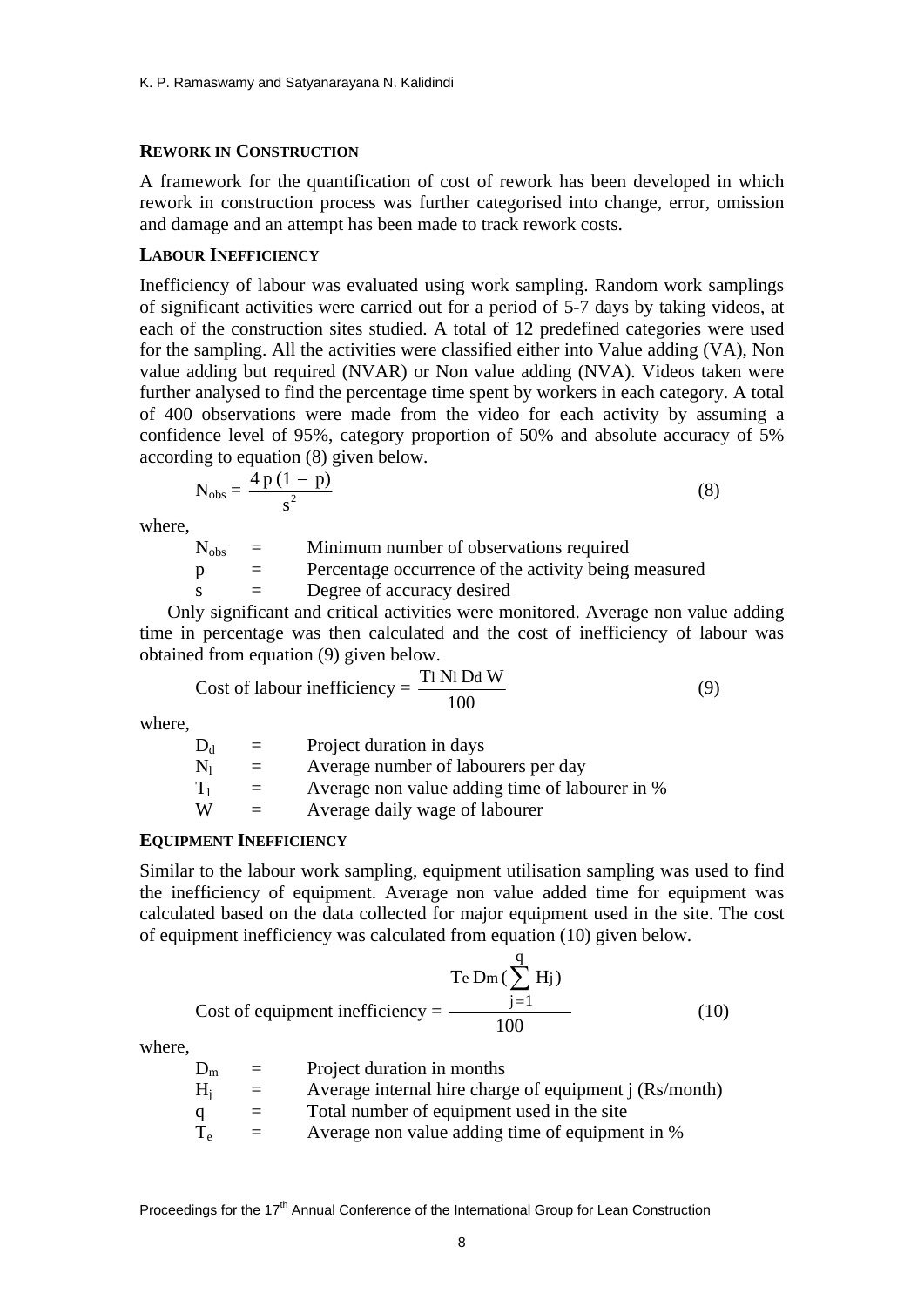## **FINDINGS**

Data was collected from six building projects in India. The details of the projects selected are shown in Table 2. Material wastes for the following materials were investigated: reinforcement, cement, sand, bricks/blocks, coarse aggregates of 20mm and 10mm size. These materials were chosen because of their importance in terms of both cost and potential for generating waste. It may be noted that most multistoried buildings in India are constructed as RCC framed structures with masonry infill or load bearing masonry structures. Further most concrete in India is job mixed. Table 3 shows the material scrap waste as percentage of theoretical quantities of materials. The material scrap waste obtained from equation (2) for the materials studied, as percentage of material cost, varied from 2.58% to 7.87% among the projects. A similar study regarding material waste was conducted in Brazilian context in 1992- 1993 by Formoso et al. (2002). They had reported cost of material waste to be 8% of the total cost, ranging from 5.1% to 11.6 % among the sites studied.

| Table 2: Details of Projects Studied |  |
|--------------------------------------|--|
|--------------------------------------|--|

| Parameter                                            | <b>Project A</b> | <b>Project B</b> | <b>Project C</b> | <b>Project D</b> | <b>Project E</b> | <b>Project F</b> |
|------------------------------------------------------|------------------|------------------|------------------|------------------|------------------|------------------|
| Total construction cost (INR <sup>*</sup> , million) | 70               | 80               | 300              | 886.5            | 2100             | 2189.7           |
| % complete at time of data collection                | 50               | 70               | 60               | 77               | 70               | 20               |
| Average no. of workers per day                       | 150              | 70               | 120              | 900              | 2000             | 680              |
| No. of major equipment in site.                      | $\mathcal{L}$    |                  | 3                | 10               | 15               | 15               |
| Type of work                                         | Villas           | Apartments       | Mall             | <b>IT Park</b>   | Hotel            | <b>IT</b> Park   |

 $*$  1 USD = Indian Rupee (INR) Rs. 50.57 as on April 1, 2009

| <b>Material</b>                                                             | <b>Project A</b> | <b>Project B</b> | <b>Project C</b> | <b>Project D</b> | <b>Project E</b> | <b>Project F</b> | Average |
|-----------------------------------------------------------------------------|------------------|------------------|------------------|------------------|------------------|------------------|---------|
| Cement $(t)$                                                                | 4.65             | 4.07             | 5.10             | 0.71             | 1.27             | 8.03             | 3.97    |
| 20 mm Aggregate $(m^3)$                                                     | 3.10             | 1.83             | 3.00             | 1.20             | 1.47             | na               | 2.12    |
| 10 mm Aggregate $(m^3)$                                                     | 5.05             | 3.95             | 5.30             | 1.84             | 12.33            | na               | 5.69    |
| River Sand $(m^3)$                                                          | 3.87             | 3.52             | 4.20             | 3.00             | 1.37             | na               | 3.19    |
| Blocks (Nos.)                                                               | 3.28             | 2.56             | 4.00             | 0.93             | 2.40             | na               | 2.63    |
| Reinforcement (t)                                                           | 3.90             | 3.21             | 4.90             | 2.95             | 3.76             | 7.81             | 4.42    |
| Cost of scrap waste for<br>above listed materials as<br>% of material cost* | 3.79             | 3.17             | 4.59             | 2.58             | 4.15             | 7.87             | 4.36    |

Table 3: Material Scrap Waste in Percentage

na – not available

\* calculated using equation (2)

Table 4 shows the wastage due to excess inventory as percentage of respective material cost in each site. In some sites, reinforcement is procured only once or twice for the entire project in which case the inventory cost was found to be higher. The reason could be because of the amount of discount they are getting if purchased in a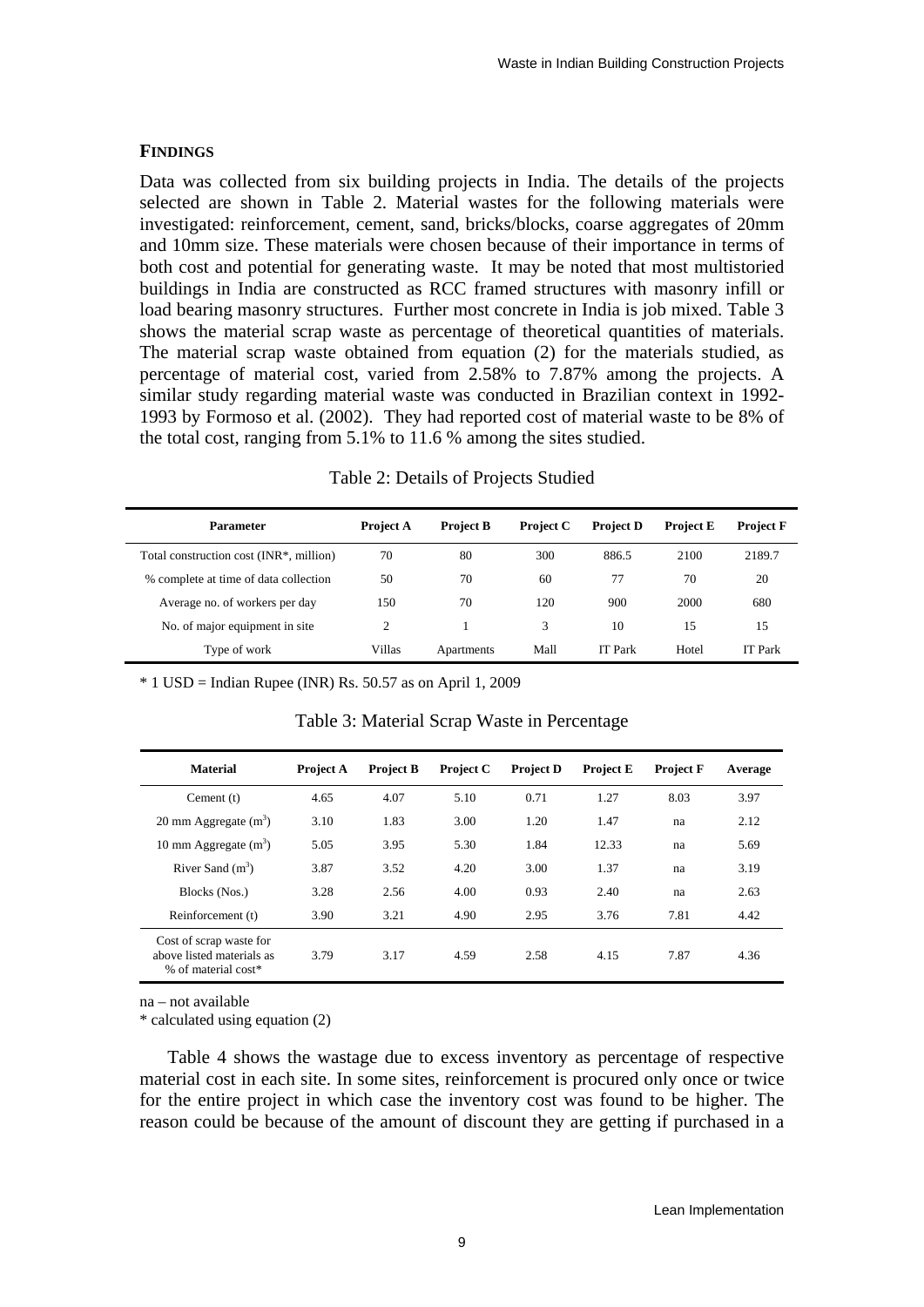bulk amount rather than purchasing it in small lot sizes or an anticipated increase in cost in future.

| <b>Material</b>                                                                       | <b>Project</b><br>A | Project<br>B | Project<br>C | Project<br>D | Project<br>E | Project<br>F | Average |
|---------------------------------------------------------------------------------------|---------------------|--------------|--------------|--------------|--------------|--------------|---------|
| Cement                                                                                | 0.33                | 0.24         | 0.56         | 0.34         | 0.14         | 0.75         | 0.32    |
| 20 mm Aggregate                                                                       | 4.57                | 2.47         | 2.88         | 0.49         | 2.51         | ٠            | 2.58    |
| 10 mm Aggregate                                                                       | 4.54                | 0.85         | 2.71         | 1.32         | 3.19         | ٠            | 2.52    |
| River Sand                                                                            | 6.43                | 2.04         | 2.21         | 2.67         | 4.57         | ٠            | 3.58    |
| <b>Blocks</b>                                                                         | 1.13                | 1.29         | 0.97         | 0.55         | 1.01         | ۰            | 0.99    |
| Reinforcement                                                                         | 1.79                | 1.24         | 1.24         | 0.85         | 1.97         | 6.78         | 2.31    |
| Total cost of excess inventory for<br>above listed materials as % of<br>material cost | 1.45                | 1.14         | 1.17         | 0.79         | 2.09         | 5.15         | 1.97    |

Table 4: Waste Due to Excess Inventory as Percentage of Material Cost

An attempt has been made to quantify cost of rework during the construction stage. However, none of the construction sites studied maintained the rework data. Also the data collected based on the non-conformance reports was found to be too low. Hence, rework data could not be quantified properly.

Indian construction industry is labour intensive. With labour wages increasing, it is important to quantify cost of labour inefficiency to take further steps to minimise it. The inefficiency was calculated using work sampling technique. Table 5 shows the results of work sampling and the values are the averages of the percentage time spent by the labour for the activities monitored. Main activities monitored across sites include concreting, plastering, reinforcement work, blockwork etc.

| <b>Activity</b>               | Category             | <b>Type</b> | Project<br>A | Project<br>B | Project<br>C | Project<br>D | Project<br>E | Project<br>F |
|-------------------------------|----------------------|-------------|--------------|--------------|--------------|--------------|--------------|--------------|
| Direct work                   | Processing           | VA          | 32.50        | 33.63        | 26.19        | 27.06        | 29.85        | 26.42        |
| Supportive works              | Processing           | <b>NVAR</b> | 11.92        | 14.25        | 11.13        | 17.19        | 13.62        | 14.08        |
| Waiting for materials         | Waiting              | <b>NVA</b>  | 12.92        | 13.75        | 14.31        | 11.31        | 13.07        | 6.75         |
| Waiting for prerequisite work | Waiting              | <b>NVA</b>  | 1.00         | 0.00         | 2.38         | 0.63         | 1.00         | 0.00         |
| Waiting for same crew         | Waiting              | <b>NVA</b>  | 0.67         | 1.00         | 1.50         | 1.00         | 0.00         | 2.50         |
| Waiting for equipment repair  | Waiting              | <b>NVA</b>  | 0.00         | 0.00         | 0.00         | 0.00         | 1.00         | 0.00         |
| Travelling with materials     | Transportation       | <b>NVA</b>  | 14.00        | 11.50        | 16.19        | 11.19        | 13.22        | 15.25        |
| Travelling empty handed       | Transportation       | <b>NVA</b>  | 7.92         | 6.00         | 5.94         | 5.75         | 5.60         | 9.00         |
| Unnecessary movement          | Movement             | <b>NVA</b>  | 5.83         | 5.25         | 5.56         | 5.63         | 6.40         | 5.75         |
| Repeating an operation        | Excess<br>Processing | <b>NVA</b>  | 2.08         | 1.88         | 2.81         | 3.94         | 1.97         | 3.33         |
| <b>Additional Inspections</b> | Excess<br>Processing | <b>NVA</b>  | 1.00         | 1.25         | 2.06         | 3.56         | 2.68         | 6.75         |
| Idle tradesmen                | Idle                 | <b>NVA</b>  | 10.17        | 11.50        | 11.94        | 12.75        | 11.58        | 10.17        |

Table 5: Labour Work Sampling Results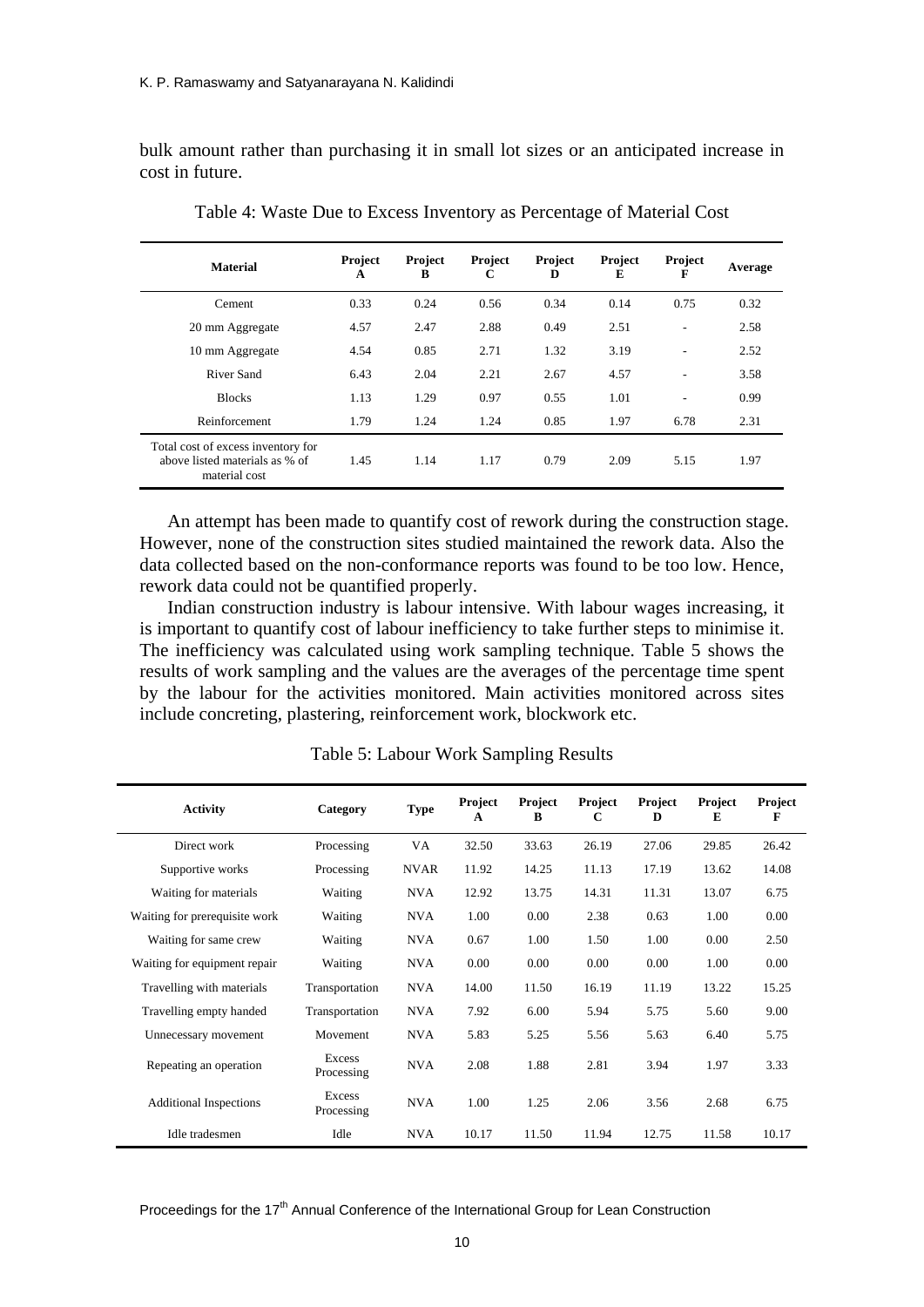All the activities were classified as Value adding (VA), Non-value adding but required (NVAR) or Non-value adding (NVA). Direct work classified as value adding activity is defined as any work which adds value to the customer. Supportive work is defined as any non-value added work but which is required. Non-value added work includes waiting, transportation, movement, excess processing and idle times (CII 2005). Similar classification was used for equipment sampling and the results are shown in Table 6. Major equipments monitored across projects include excavators, tower cranes, passenger hoists, mobile cranes etc. Table 7 and Table 8 show the summary of cost of labour and equipment inefficiency respectively.

A systematic attempt has been made to quantify some common types of waste in construction and the costs calculated for each waste type is shown in Table 9. The total cost of waste calculated as percentage of project cost varied from 5.38% to 14.70% among the projects studied.

| <b>Activity</b>               | Category             | <b>Type</b> | Project<br>A | <b>Project</b><br>B | Project<br>C | Project<br>D | Project<br>E | Project<br>F |
|-------------------------------|----------------------|-------------|--------------|---------------------|--------------|--------------|--------------|--------------|
| Direct work                   | Processing           | VA          | 41.75        | 26.25               | 35.25        | 32.22        | 32.75        | 29.00        |
| Temporary works               | Processing           | <b>NVAR</b> | 3.75         | 0.00                | 1.00         | 2.78         | 4.50         | 6.33         |
| Supportive works              | Processing           | <b>NVAR</b> | 0.00         | 0.00                | 0.00         | 7.78         | 5.75         | 4.33         |
| Waiting for materials         | Waiting              | <b>NVA</b>  | 10.00        | 15.25               | 13.75        | 13.33        | 12.00        | 9.67         |
| Waiting for prerequisite work | Waiting              | <b>NVA</b>  | 0.00         | 9.50                | 4.75         | 2.78         | 2.50         | 2.33         |
| Travelling with materials     | Transportation       | <b>NVA</b>  | 6.25         | 0.00                | 3.50         | 0.00         | 1.50         | 2.67         |
| Positioning equipment         | Transportation       | <b>NVA</b>  | 2.50         | 0.00                | 1.50         | 1.11         | 3.25         | 5.00         |
| Unnecessary movement          | Movement             | <b>NVA</b>  | 1.50         | 0.00                | 1.25         | 2.22         | 3.00         | 3.67         |
| Repeating an operation        | Excess<br>Processing | <b>NVA</b>  | 4.25         | 2.00                | 3.25         | 6.11         | 9.75         | 7.00         |
| <b>Additional Inspections</b> | Excess<br>Processing | <b>NVA</b>  | 4.00         | 4.25                | 3.50         | 4.44         | 3.50         | 3.00         |
| Idle without any work         | Idle                 | <b>NVA</b>  | 21.00        | 37.50               | 28.25        | 25.00        | 18.50        | 25.00        |
| Equipment breakdown           | Idle                 | <b>NVA</b>  | 5.00         | 5.25                | 4.00         | 2.22         | 3.00         | 2.00         |

Table 6: Equipment Utilisation Sampling Results

Table 7: Cost of Labour Inefficiency

| <b>Parameter</b>                | <b>Project A</b> | <b>Project B</b> | <b>Project C</b> | <b>Project D</b> | <b>Project E</b> | <b>Project F</b> |
|---------------------------------|------------------|------------------|------------------|------------------|------------------|------------------|
| Average % VA time               | 32.50            | 33.63            | 26.19            | 27.06            | 29.85            | 26.42            |
| Average % NVAR time             | 11.92            | 14.25            | 11.13            | 17.19            | 13.62            | 14.08            |
| Average % NVA time              | 55.58            | 52.13            | 62.69            | 55.75            | 56.53            | 59.50            |
| Average no of labourers per day | 150              | 100              | 120              | 900              | 2000             | 680              |
| Project duration (months)       | 24               | 24               | 24               | 17               | 24               | 20               |
| Total cost of inefficiency (Rs) | 8,504,250        | 5.316.750        | 7,672,950        | 38.383.875       | 122,104,800      | 36.414,000       |
| Waste in % of project cost      | 12.15            | 6.65             | 7.67             | 4.33             | 13.77            | 4.11             |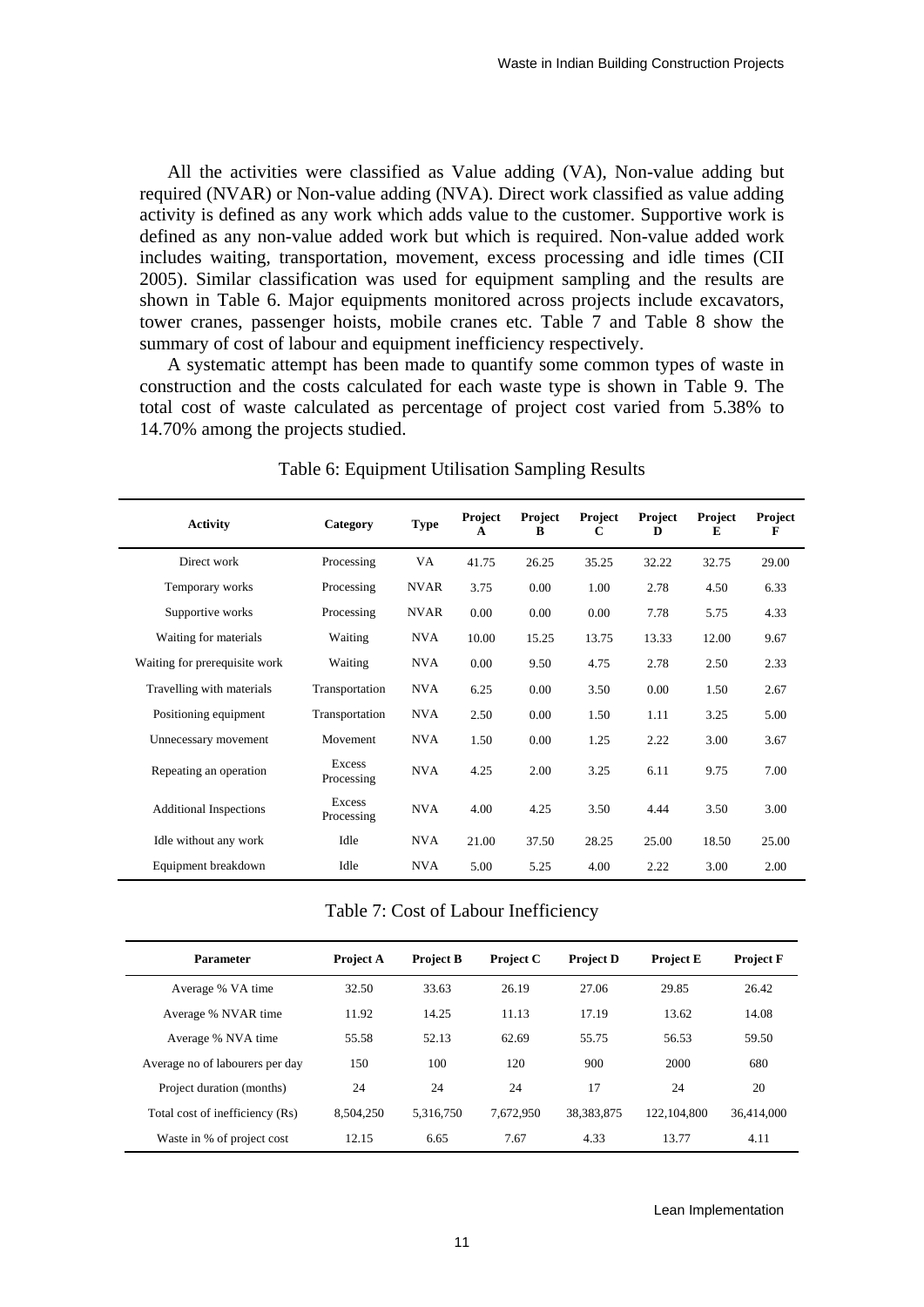| <b>Parameter</b>                                            | <b>Project A</b> | <b>Project B</b> | <b>Project C</b> | <b>Project D</b> | <b>Project E</b> | <b>Project F</b> |
|-------------------------------------------------------------|------------------|------------------|------------------|------------------|------------------|------------------|
| Average % VA time                                           | 41.75            | 26.25            | 35.25            | 32.22            | 32.75            | 29.00            |
| Average % NVAR time                                         | 3.75             | 0.00             | 1.00             | 10.56            | 10.25            | 10.66            |
| Average % NVA time                                          | 54.50            | 73.75            | 63.75            | 57.22            | 57.00            | 60.34            |
| Total internal hire charges of all<br>equipments (Rs/month) | 65,000           | 30,000           | 100,000          | 1.500.000        | 4,200,000        | 3,500,000        |
| Project duration (months)                                   | 24               | 24               | 24               | 17               | 24               | 20               |
| Total cost of inefficiency (Rs)                             | 850,200          | 531,000          | 1.530,000        | 14.591.100       | 57,456,000       | 42,238,000       |
| Waste in % of project cost                                  | 1.21             | 0.66             | 0.51             | 1.65             | 2.74             | 1.93             |

Table 8: Cost of Equipment Inefficiency

Table 9: Waste Summary\*

| Cost(Rs)                         | <b>Project A</b> | <b>Project B</b> | <b>Project C</b> | <b>Project D</b> | <b>Project E</b> | <b>Project F</b> |
|----------------------------------|------------------|------------------|------------------|------------------|------------------|------------------|
| Material Scrap                   | 675.798          | 580,745          | 1,320,174        | 7,869,718        | 26,100,834       | 23,634,084       |
| <b>Excess Inventory</b>          | 259.534          | 208,347          | 336,801          | 2,402,966        | 13,110,783       | 15,477,740       |
| Labour Inefficiency              | 8.504.250        | 5,316,750        | 7.672.950        | 38, 383, 875     | 122.104.800      | 36,414,000       |
| Equipment Inefficiency           | 850,200          | 531,000          | 1,530,000        | 14.591.100       | 57.456,000       | 42,238,000       |
| <b>Total Cost of Waste</b>       | 10,289,782       | 6,636,842        | 10,859,925       | 63,247,659       | 218,772,417      | 117,763,824      |
| of<br>Waste in %<br>Project Cost | 14.70            | 8.30             | 10.86            | 7.13             | 10.42            | 5.38             |

\* Cost of rework could not be quantified properly and hence not included in the summary

#### **CONCLUSIONS**

A framework has been developed to quantify different categories of waste in terms of cost and data was collected from six ongoing building projects. Material scrap waste for selected materials was quantified using reconciliation data. The waste due to excess inventory was quantified from the records maintained in stores. Attempt has been made to quantify cost of rework using framework of quality performance management system. Labour and equipment inefficiency was quantified through work sampling technique. It was found that project engineers and managers, in general, tend to conceptualise waste as material waste only.

The results showed that the material scrap waste as percentage of material cost for the selected items that were studied varied from 2.6% to 7.9%, which was low when compared to the studies done in Egypt and Brazil (Garas at al. 2001, Formoso et al. 2002). The waste due to excess inventory was also found to be low. None of the construction sites studied maintained rework data. Hence, cost of rework could not be quantified properly. It was found that cost of inefficiency of labour and equipment put together was very high when compared to material waste. The average percentage time spent by labour and equipment in non value adding activities was found to be 57% and 61% respectively. This emphasises the need to reduce the share of non value added activities to increase overall project performance. The cost of waste calculated for the items studied as percentage of project cost varied from 5.4% to 14.7% among the projects studied. However, this does not include cost of quality, which has been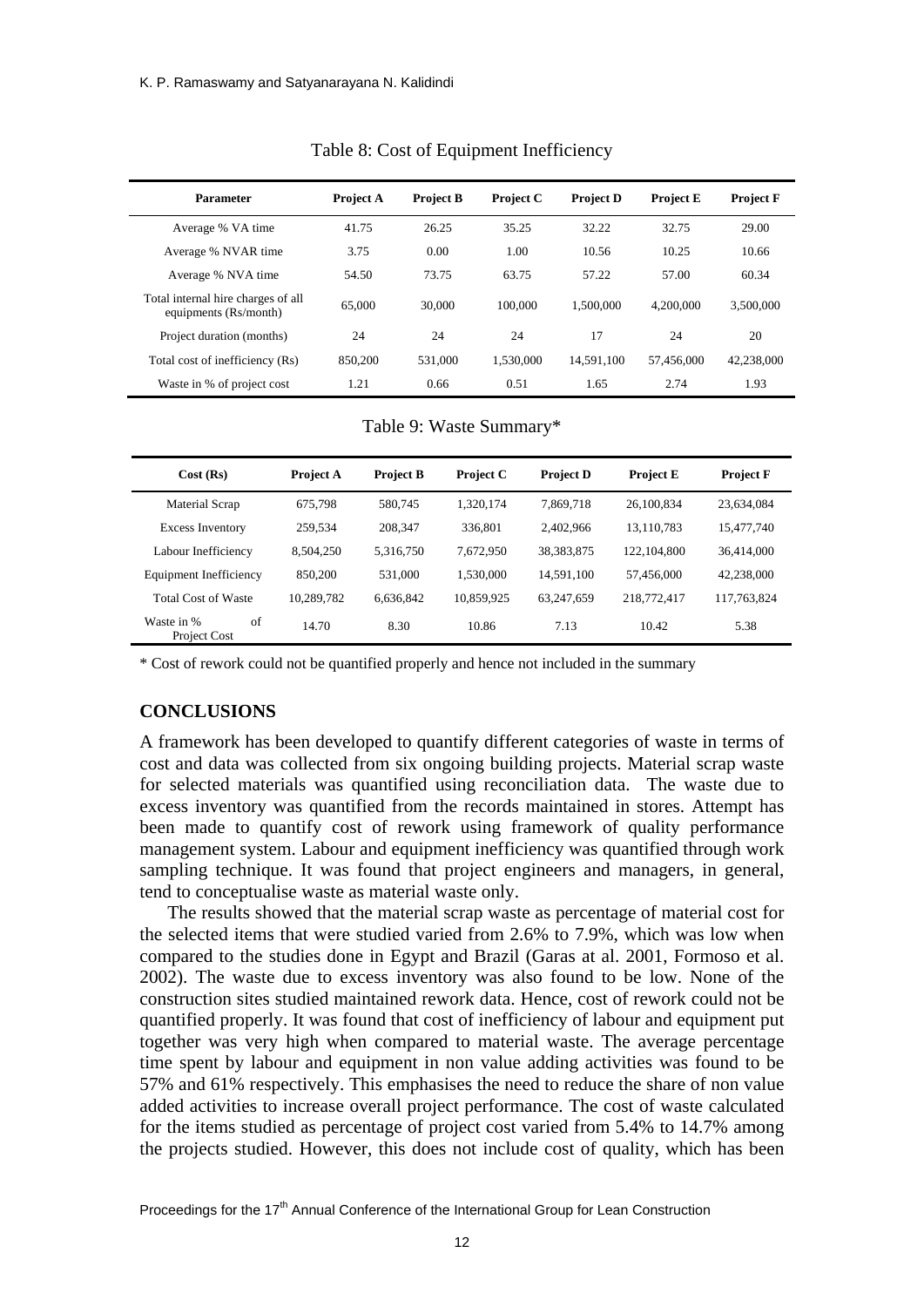found to be significant in a number of studies in other countries. From literature (Burati et al. 1992), the deviation cost of quality in advanced economies has been found to be at least 12% of project cost. The industry experts estimate that in India it should be higher because of the lack of skilled labour, technologies etc. Hence considerable amount of waste is present in Indian construction sites and there is a large scope to improve the project performance by implementing lean principles.

Since this was a preliminary study, there is a need to further study a number of projects and in greater detail to understand and quantify waste in Indian construction projects. Further, more importantly, the ways to mitigate these wastes need to be studied.

#### **REFERENCES**

- Bossink, B. A. G., and Brouwers, H. J. H. (1996). "Construction waste: Quantification and source evaluation." *Journal of Construction Engineering and Management,*  ASCE, 122 (1), 55-60.
- Burati, J. L., Farrington, J. J., and Ledbetter, W. B. (1992). "Causes of quality deviations in design and construction." *Journal of Construction Engineering and Management,* ASCE, 118 (1), 34–49.
- Construction Industry Institute (CII) (2005). "Lean principles in construction." Research Summary 191-1, Austin, TX.
- Davis, K., Ledbetter, W. B., and Burati, J. L. (1989). "Measuring design and construction quality costs." *Journal of Construction Engineering and Management,* ASCE, 115, 389–400.
- Formoso, C. T., Soibelman, L., De Cesare, C. and Isatto, E. L. (2002). "Material waste in building industry: Main causes and prevention." *Journal of Construction Engineering and Management,* ASCE, 128(4), 316–325.
- Garas, G. L., Anis, A. R., and Gammal, A. E. (2001). "Materials waste in the Egyptian construction industry." *Proceeding, 9th Annual Conference of the International Group of Lean Construction.*
- Koskela, L. (1992). "Application of the new production philosophy to construction." *Tech. Report No. 72*, CIFE, Stanford University, California.
- Ledbetter, W. B. (1994). "Quality performance on successful project." *Journal of Construction Engineering and Management,* ASCE, Vol.120, No. 1, 34-46.
- Love, P. E. D., and Irani, Z. (2003). "A project management quality cost information system for the construction industry." *Journal of Information and Management*, 40, 649-661.
- Oglesby, C. H., Parker, H. W., and Howell, G. A. (1989). "Productivity improvement in construction." *McGraw Hill*, New York.
- Ohno, T. (1988). *Toyota production system*, Productivity, Cambridge, Mass.
- Polat, G., Arditi, D., Ballard, G., and Mungen, U. (2006). "Economics of on-site vs. off-site fabrication of rebar." *Construction Management and Economics*, 24, 1185–1198.
- Skoyles, E. F. (1976). ''Material wastage: A misuse of resources.'' Building Research and Practice, July/April, 232–243.
- Thomas, H. R., Guevara, J. M., and Gustenhoven, C. T. (1984). "Improving productivity estimates by work sampling." Journal of Construction Engineering and Management, ASCE, Vol. 110, No. 2, 178-188.